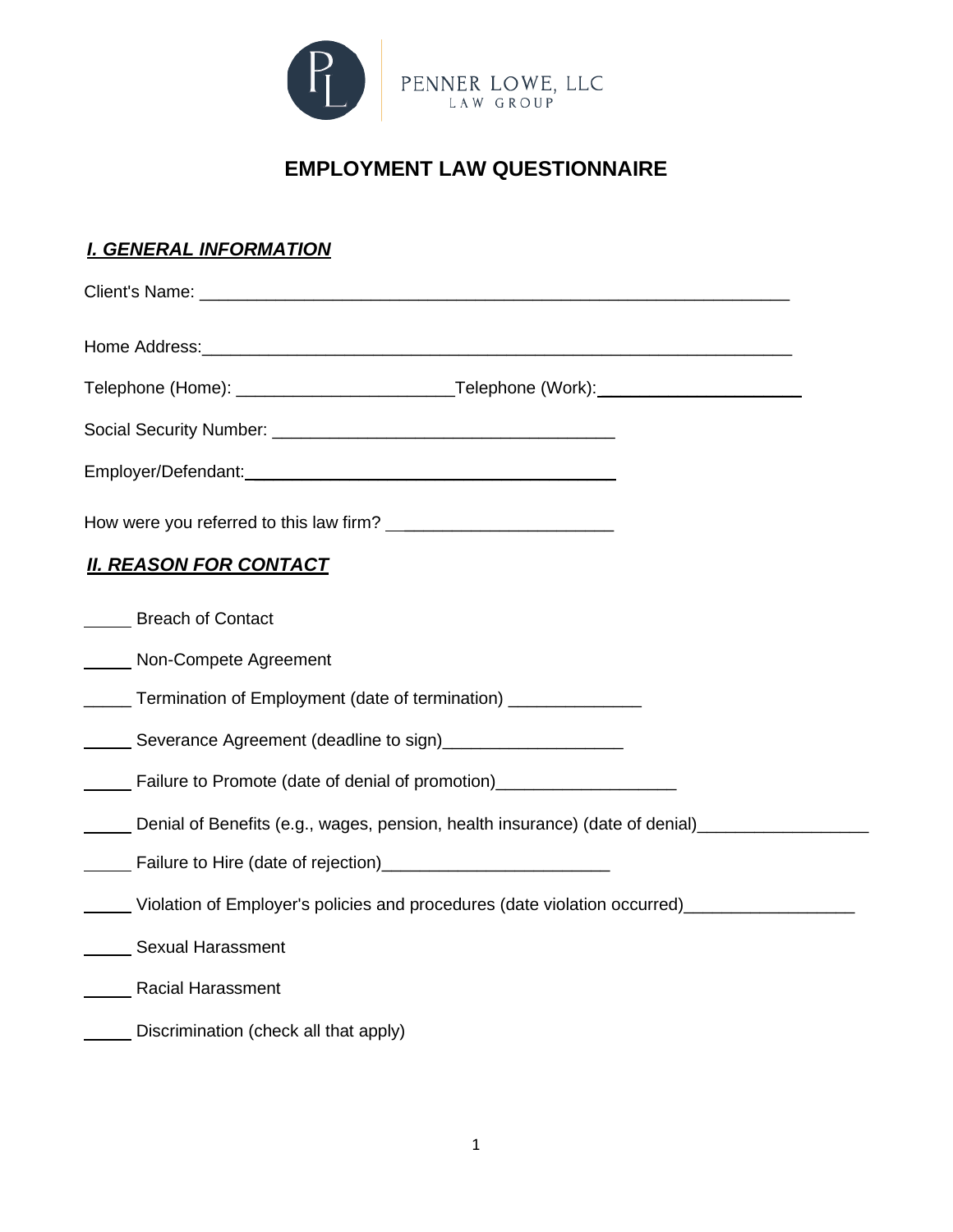| Race Sex National Origin Age Disability ____ Religion<br>Sexual<br>Orientation   Pregnancy ___ Illness/Injury ___ Marital Status  <br>Pension or other<br>benefit status _____Retaliation ____ Workers' Compensation claim<br>Other: |
|--------------------------------------------------------------------------------------------------------------------------------------------------------------------------------------------------------------------------------------|
| <u>III. TERMS AND CONDITIONS OF EMPLOYMENT</u>                                                                                                                                                                                       |
| 1. Are you a member of a union with the employer? If yes, what is the union's name?                                                                                                                                                  |
| 2. Are you a party to a contract?<br>No<br>Yes                                                                                                                                                                                       |
| 3. Did you receive a letter at the time of your hire that set out the terms of your employment? If so,<br>please attach a copy.<br> Yes <br><b>No</b>                                                                                |
| 4. Did you receive an emplovee handbook or personnel manual when you were hired or at some time<br>No If you did not receive one, does the company use a manual<br>during your employment? $\int$   Yes $\int$                       |
| 5. Do you have copies of your performance evaluations?     Yes     No What ratings have you<br>received over the past five years? Please explain rating scale.                                                                       |
| <u>IV. PREVIOUS ACTIVITY</u>                                                                                                                                                                                                         |
| 1. Have you filed a charge with the Equal Employment Opportunity Commission (EEOC) or the New<br>York Division of Human Rights?<br><b>No</b><br> Yes                                                                                 |
| Arganization did you contact? When did you file the Charge? Did you receive a right-to-sue<br>letter?<br>if so, when:                                                                                                                |
|                                                                                                                                                                                                                                      |

2. Have you filed a lawsuit about this claim? ( If so, please attach a copy of the complaint.

## *V. DISCRIMINATION/HARASSMENT CLAIMS*

( ) Yes

 $]$  No

1. During what period of time were you subjected to harassment and/or discrimination?

\_\_\_\_\_\_\_\_\_\_\_\_\_\_\_\_\_\_\_\_\_\_\_\_\_\_\_\_\_\_\_\_\_\_\_\_\_\_\_\_\_\_\_\_\_\_\_\_\_\_\_\_\_\_\_\_\_\_\_\_\_\_\_\_\_\_\_\_\_\_\_\_\_\_\_\_\_\_\_\_\_\_\_\_\_\_\_\_\_\_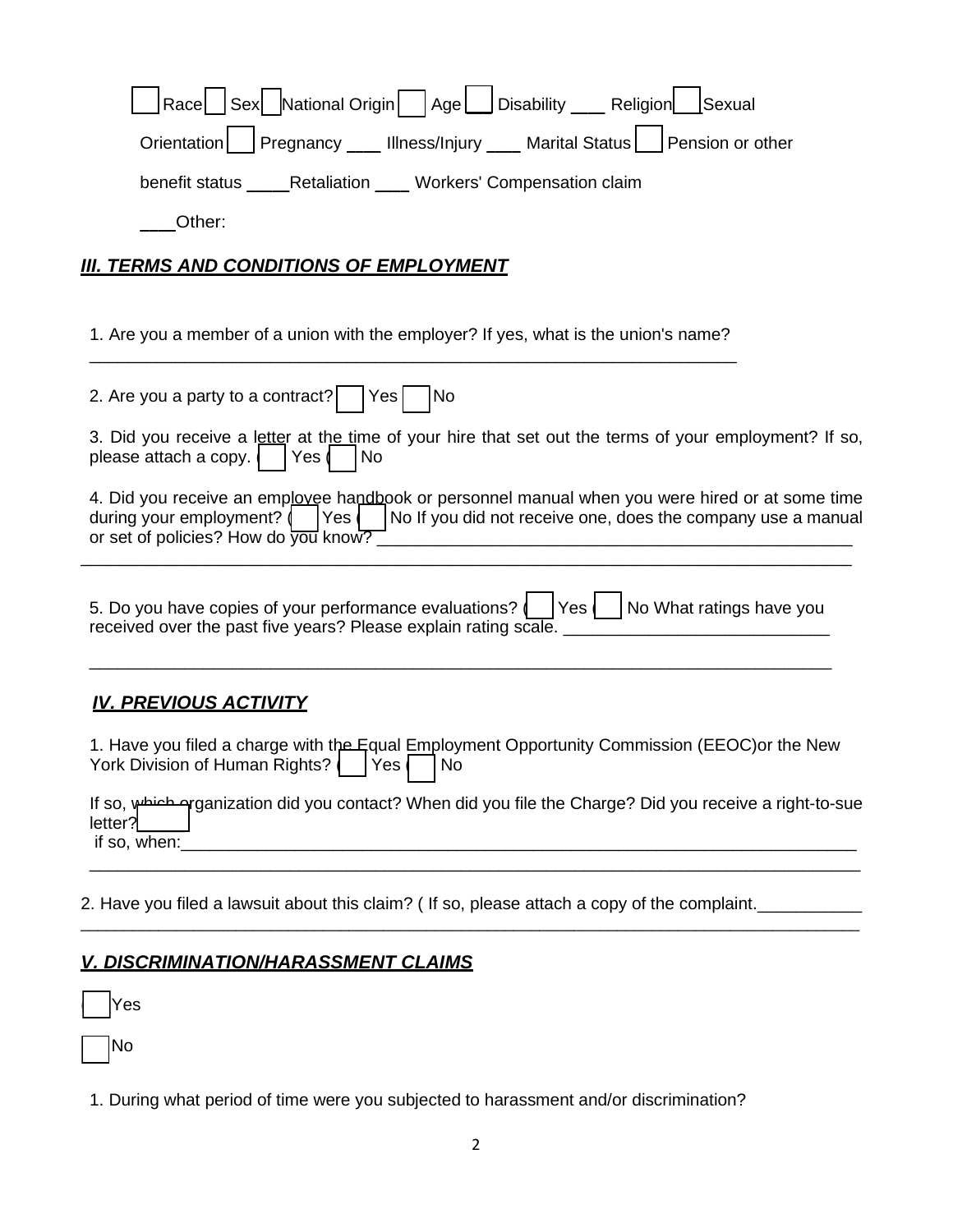2. Who is/was harassing you and/or discriminating against you? (Include name(s) and job title(s):

3. What happened to you to prompt this complaint? (Be specific as possible in describing the harassment/discrimination. Include names, dates, and locations. Try to describe the "who, what, when, where, why, and how" of the incident(s). Attach extra pages if 

4. What was your immediate reaction to the harassment/discrimination? Did you have any immediate physical reaction? If so, 

5. Who was the first person you spoke to about the harassment/discrimination? What did you 

6. Did you ever protest this treatment? To whom? When? Under what circumstances? What actions were taken, if  $anv$ ?

7. What were the reasons given to you for your 

8. Do you feel that the reasons given to you were false or insufficient? Why?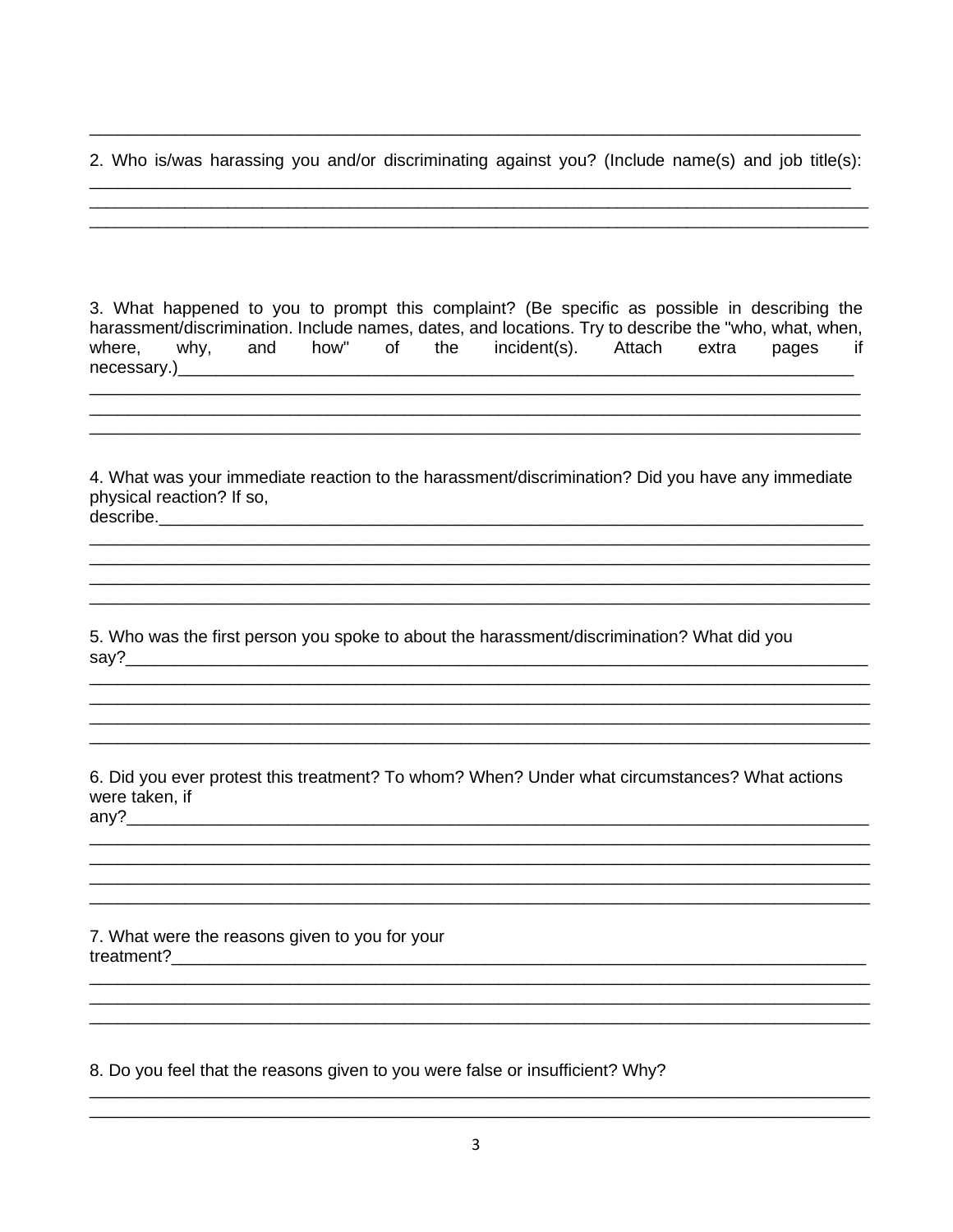9. What do you think is the real reason for the treatment? What evidence do you have to support your belief? The contract of the contract of the contract of the contract of the contract of the contract of the contract of the contract of the contract of the contract of the contract of the contract of the contract of the co

10. Did anyone witness the incident(s) described above? If so, state the name of the individual who witnessed each incident.

11. With whom have you discussed the  $incident(s)?$ 

12. Describe how you informed your spouse and family of the harassment/discrimination. Did you tell them immediately? The contract of the contract of the contract of the contract of the contract of the contract of the contract of the contract of the contract of the contract of the contract of the contract of the contract of t

13. How many of your co-workers do you believe knew about your situation? How did they find 

14. Have you previously been subjected to harassment or discrimination by the individual(s) identified in your response to questions no. 2? If so, please describe each prior incident in detail. (Include names, dates, and locations. Try to describe the "who, what, when, where, why, and how" of the incident(s). Attach extra pages if necessary.)

15. Do you have written documentation (e.g., cards, letters, diaries, journals, or calendars) relevant to your complaint? If so, describe the document(s).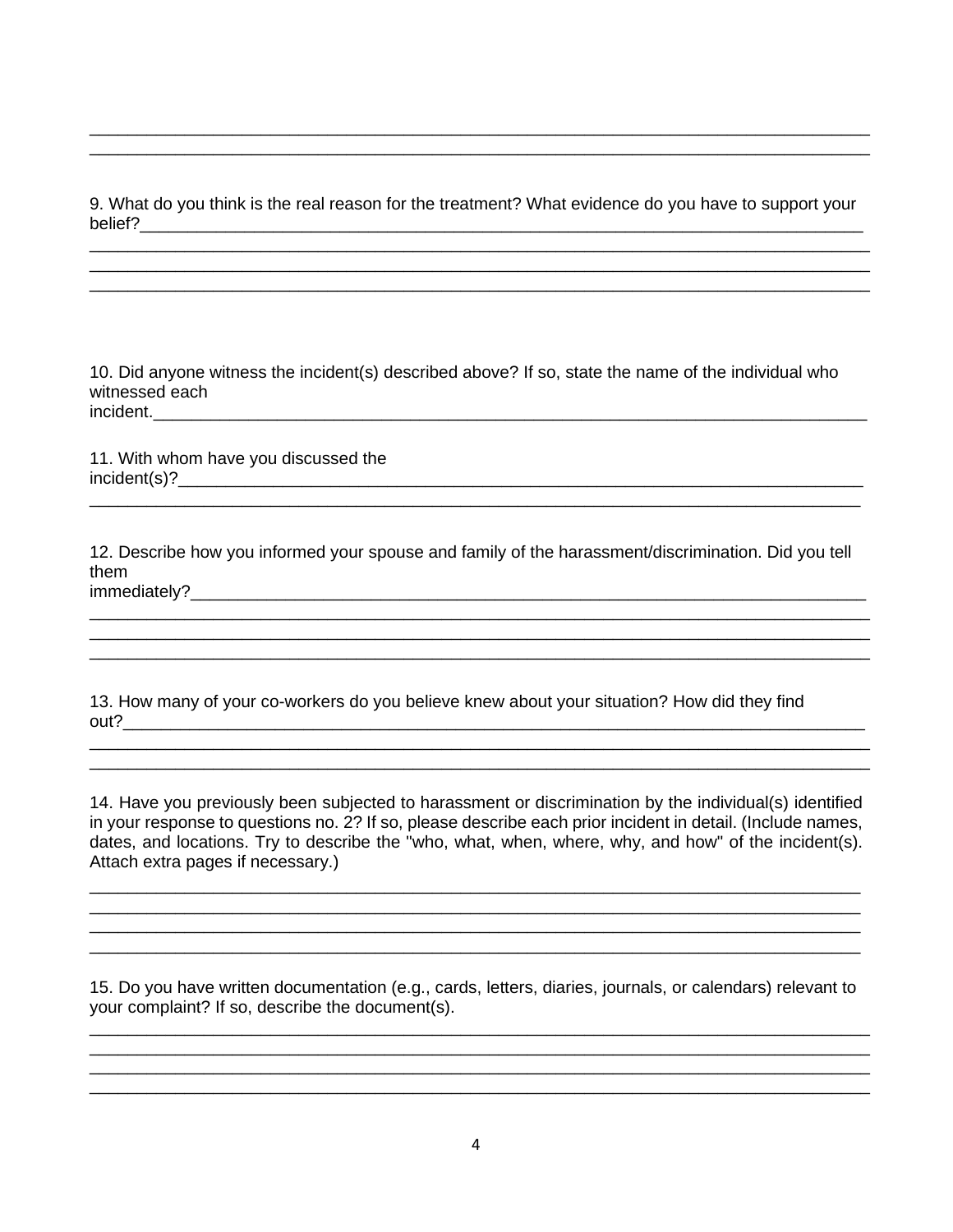16. Are you aware of other employees who have experienced harassment or discrimination by the person harassing or discriminating against you? If so, state the employee's name and the details of his or a her experiences, a set of the known to to you.

\_\_\_\_\_\_\_\_\_\_\_\_\_\_\_\_\_\_\_\_\_\_\_\_\_\_\_\_\_\_\_\_\_\_\_\_\_\_\_\_\_\_\_\_\_\_\_\_\_\_\_\_\_\_\_\_\_\_\_\_\_\_\_\_\_\_\_\_\_\_\_\_\_\_\_\_\_\_\_\_\_ \_\_\_\_\_\_\_\_\_\_\_\_\_\_\_\_\_\_\_\_\_\_\_\_\_\_\_\_\_\_\_\_\_\_\_\_\_\_\_\_\_\_\_\_\_\_\_\_\_\_\_\_\_\_\_\_\_\_\_\_\_\_\_\_\_\_\_\_\_\_\_\_\_\_\_\_\_\_\_\_\_

17. When/if you were discharged, did you sign a resignation letter, waiver, or release? If so, please attach a copy and describe the circumstances under which you signed.

\_\_\_\_\_\_\_\_\_\_\_\_\_\_\_\_\_\_\_\_\_\_\_\_\_\_\_\_\_\_\_\_\_\_\_\_\_\_\_\_\_\_\_\_\_\_\_\_\_\_\_\_\_\_\_\_\_\_\_\_\_\_\_\_\_\_\_\_\_\_\_\_\_\_\_\_\_\_\_\_\_\_ \_\_\_\_\_\_\_\_\_\_\_\_\_\_\_\_\_\_\_\_\_\_\_\_\_\_\_\_\_\_\_\_\_\_\_\_\_\_\_\_\_\_\_\_\_\_\_\_\_\_\_\_\_\_\_\_\_\_\_\_\_\_\_\_\_\_\_\_\_\_\_\_\_\_\_\_\_\_\_\_\_\_ \_\_\_\_\_\_\_\_\_\_\_\_\_\_\_\_\_\_\_\_\_\_\_\_\_\_\_\_\_\_\_\_\_\_\_\_\_\_\_\_\_\_\_\_\_\_\_\_\_\_\_\_\_\_\_\_\_\_\_\_\_\_\_\_\_\_\_\_\_\_\_\_\_\_\_\_\_\_\_\_\_\_

18. Do you believe the employer's actions violated its own procedures or policies? If so, explain.\_\_\_\_\_\_\_\_\_\_\_\_\_\_\_\_\_\_\_\_\_\_\_\_\_\_\_\_\_\_\_\_\_\_\_\_\_\_\_\_\_\_\_\_\_\_\_\_\_\_\_\_\_\_\_\_\_\_\_\_\_\_\_\_\_\_\_\_\_\_\_\_\_\_\_

*INJURIES/DAMAGES*

| 1. Are you currently working? |  | Yes |  | No |
|-------------------------------|--|-----|--|----|
|-------------------------------|--|-----|--|----|

2. If you are not working:

What is the last date that you worked?

Why did you stop working?

- i. Medical Leave/Disability:
- ii. Termination/Forced Resignation: \_\_\_\_\_\_\_\_\_\_\_\_\_\_\_\_
- iii. Other: \_\_\_\_\_\_\_\_\_\_\_\_\_\_\_

3. If you are on disability:

a. Who is the medical provider who placed you on leave? \_\_\_\_\_\_\_\_\_\_\_\_\_\_\_\_\_\_\_\_\_\_\_\_

i. Name:\_\_\_\_\_\_\_\_\_\_\_\_\_\_\_\_\_\_\_\_\_\_\_\_\_\_\_\_\_\_\_\_\_\_\_

i. Address: \_\_\_\_\_\_\_\_\_\_\_\_\_\_\_\_\_\_\_\_\_\_\_\_\_\_\_\_\_\_\_\_\_\_\_\_\_

iii. Phone: \_\_\_\_\_\_\_\_\_\_\_\_\_\_\_\_\_\_\_\_\_\_\_\_\_\_\_\_\_\_\_\_\_\_\_\_\_

b. Have you been prescribed any medication(s)? If so, list each medication and the date(s) it was prescribed.

\_\_\_\_\_\_\_\_\_\_\_\_\_\_\_\_\_\_\_\_\_\_\_\_\_\_\_\_\_\_\_\_\_\_\_\_\_\_\_\_\_\_\_\_\_\_\_\_\_\_\_\_\_\_\_\_\_\_\_\_\_\_\_\_\_\_\_\_\_\_ \_\_\_\_\_\_\_\_\_\_\_\_\_\_\_\_\_\_\_\_\_\_\_\_\_\_\_\_\_\_\_\_\_\_\_\_\_\_\_\_\_\_\_\_\_\_\_\_\_\_\_\_\_\_\_\_\_\_\_\_\_\_\_\_\_\_\_\_\_\_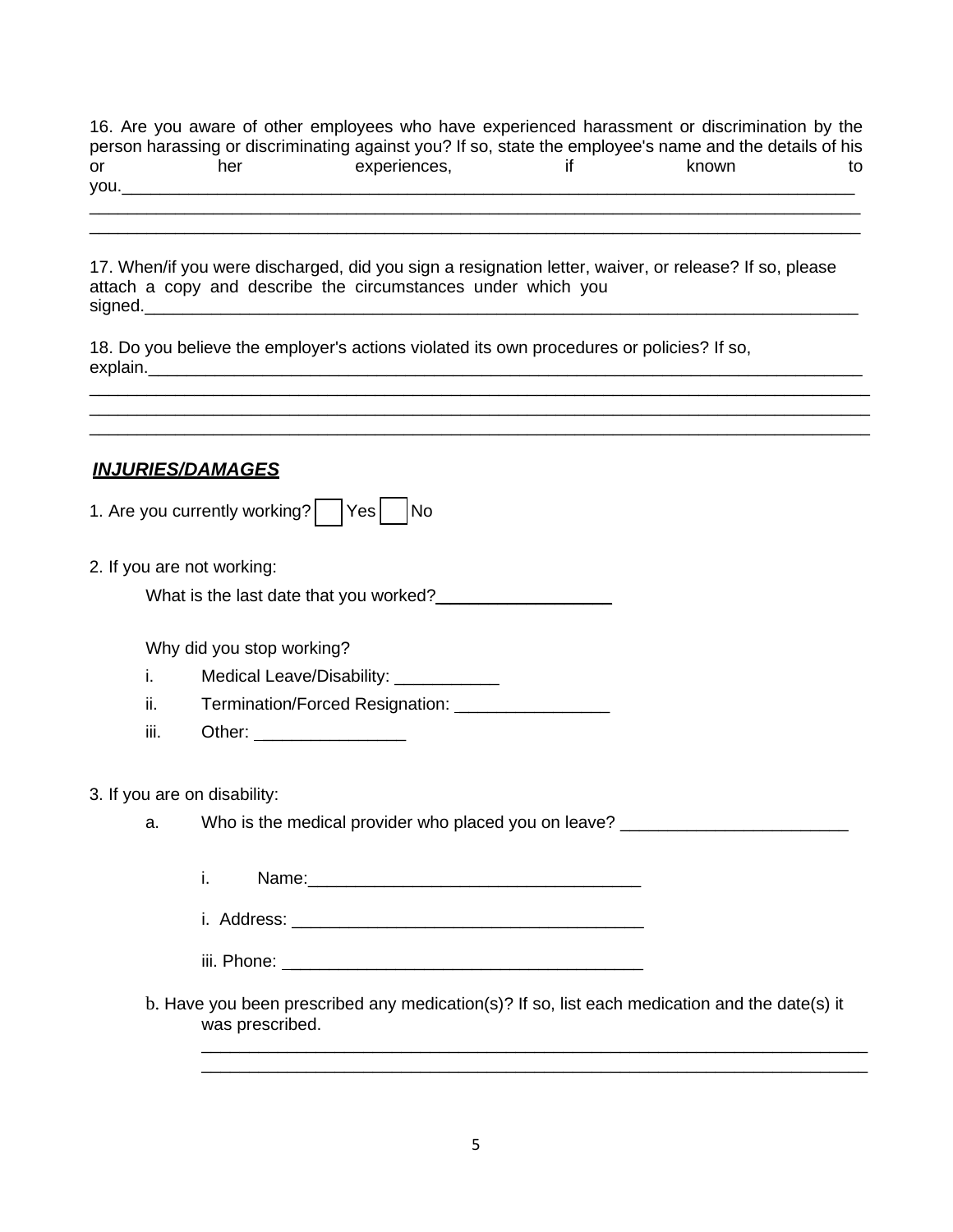4. If no longer employed, what efforts have you made to obtain new employment? (Include the date of application; position and salary sought; and the results of the application. Begin with your most recent efforts.)

| ,我们也不能在这里的人,我们也不能在这里的人,我们也不能在这里的人,我们也不能在这里的人,我们也不能在这里的人,我们也不能在这里的人,我们也不能在这里的人,我们也<br>a. In thinking about or talking about the harassment/discrimination, did you ever cry? How                                        |
|------------------------------------------------------------------------------------------------------------------------------------------------------------------------------------------------------------------------|
|                                                                                                                                                                                                                        |
|                                                                                                                                                                                                                        |
|                                                                                                                                                                                                                        |
|                                                                                                                                                                                                                        |
| <u> 1989 - Johann Harry Harry Harry Harry Harry Harry Harry Harry Harry Harry Harry Harry Harry Harry Harry Harry</u>                                                                                                  |
| <u> 1989 - Johann John Harry Harry Harry Harry Harry Harry Harry Harry Harry Harry Harry Harry Harry Harry Harry</u><br>b. If applicable, describe how you feel (or felt) looking for other employment. Do you discuss |
| c. Since the harassment/discrimination, how frequently do you think about it? How do you feel when<br>incident(s)?                                                                                                     |
|                                                                                                                                                                                                                        |
|                                                                                                                                                                                                                        |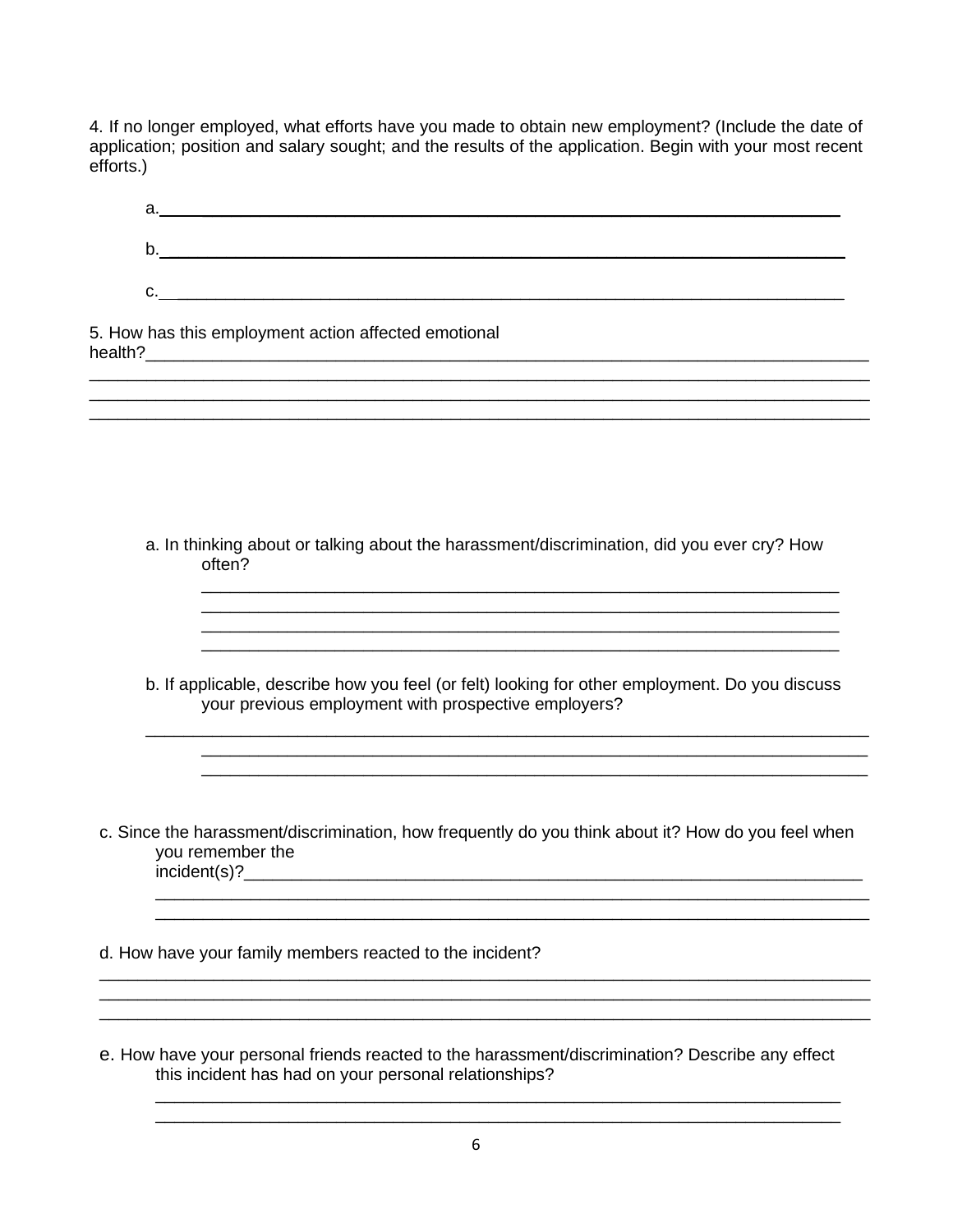f. What are your present feelings about your dealings with your former employer?

| g. | providers below: | Have you undergone psychiatric or psychological treatment?    Yes    No. If yes, identify                                                                                                                                      |
|----|------------------|--------------------------------------------------------------------------------------------------------------------------------------------------------------------------------------------------------------------------------|
|    | i.               |                                                                                                                                                                                                                                |
|    | ii.              |                                                                                                                                                                                                                                |
|    | iii.             |                                                                                                                                                                                                                                |
|    | iv.              |                                                                                                                                                                                                                                |
|    | v.               |                                                                                                                                                                                                                                |
|    |                  | vi. Telephone: William Communication of the Communication of the Communication of the Communication of the Communication of the Communication of the Communication of the Communication of the Communication of the Communicat |
|    | vii.             | Name: Name: Name: Name: Name: Name: Name: Name: Name: Name: Name: Name: Name: Name: Name: Name: Name: Name: Name: Name: Name: Name: Name: Name: Name: Name: Name: Name: Name: Name: Name: Name: Name: Name: Name: Name: Name:  |
|    | viii.            |                                                                                                                                                                                                                                |
|    | ix.              |                                                                                                                                                                                                                                |
|    |                  | so, please                                                                                                                                                                                                                     |
|    |                  |                                                                                                                                                                                                                                |
|    |                  |                                                                                                                                                                                                                                |
|    |                  | a. What was the nature of these problems?                                                                                                                                                                                      |
| b. |                  | Did you consult a medical doctor?<br> Yes <br>No                                                                                                                                                                               |
|    | i.<br>ii.        | h. Were you required to take any medication for emotional problems related to the incident? If                                                                                                                                 |
|    | iii.             |                                                                                                                                                                                                                                |
|    | iv.              |                                                                                                                                                                                                                                |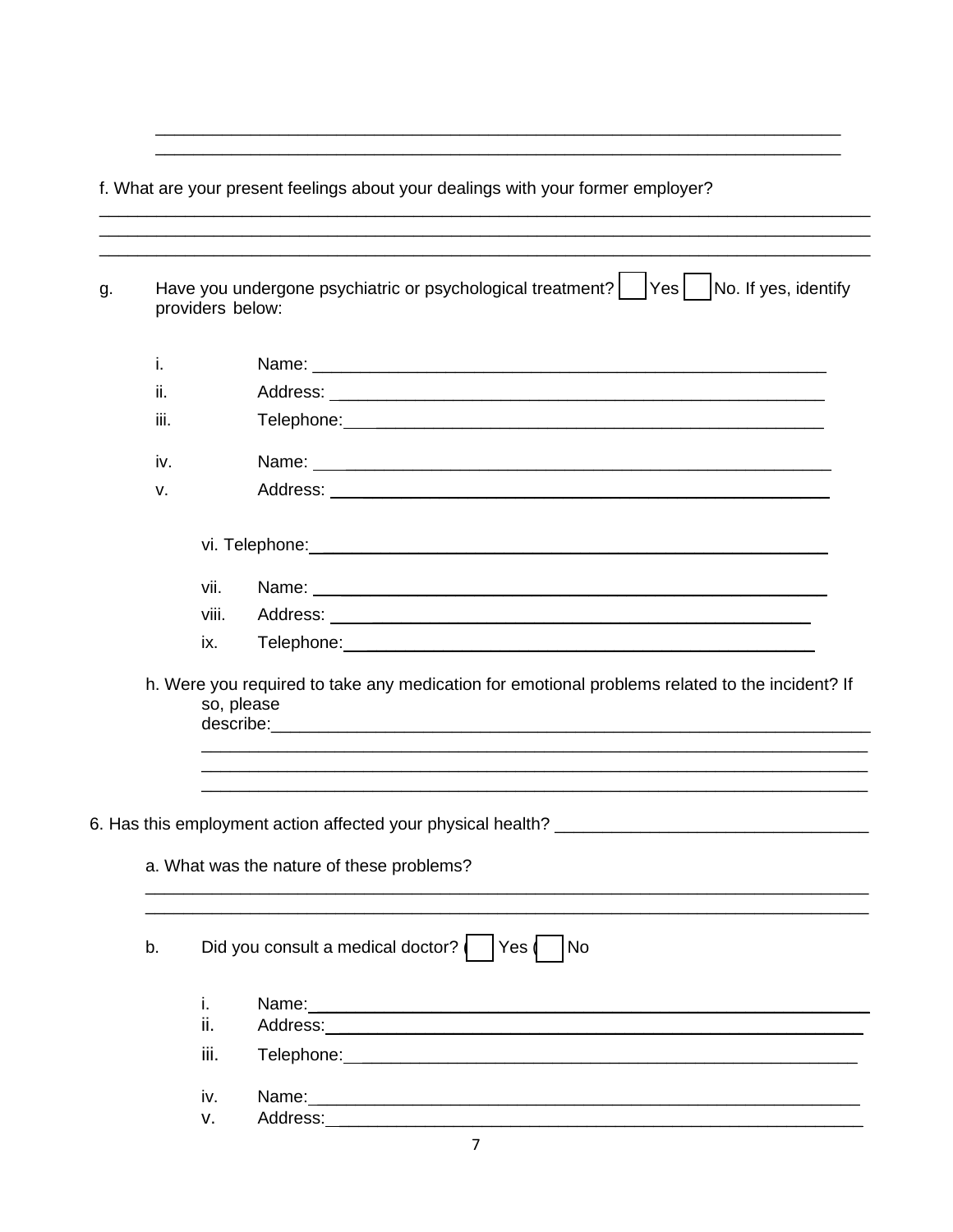| vi.   | Telephone: |  |  |
|-------|------------|--|--|
| vii.  | Name:      |  |  |
| viii. | Address:   |  |  |
| ix.   | Telephone: |  |  |